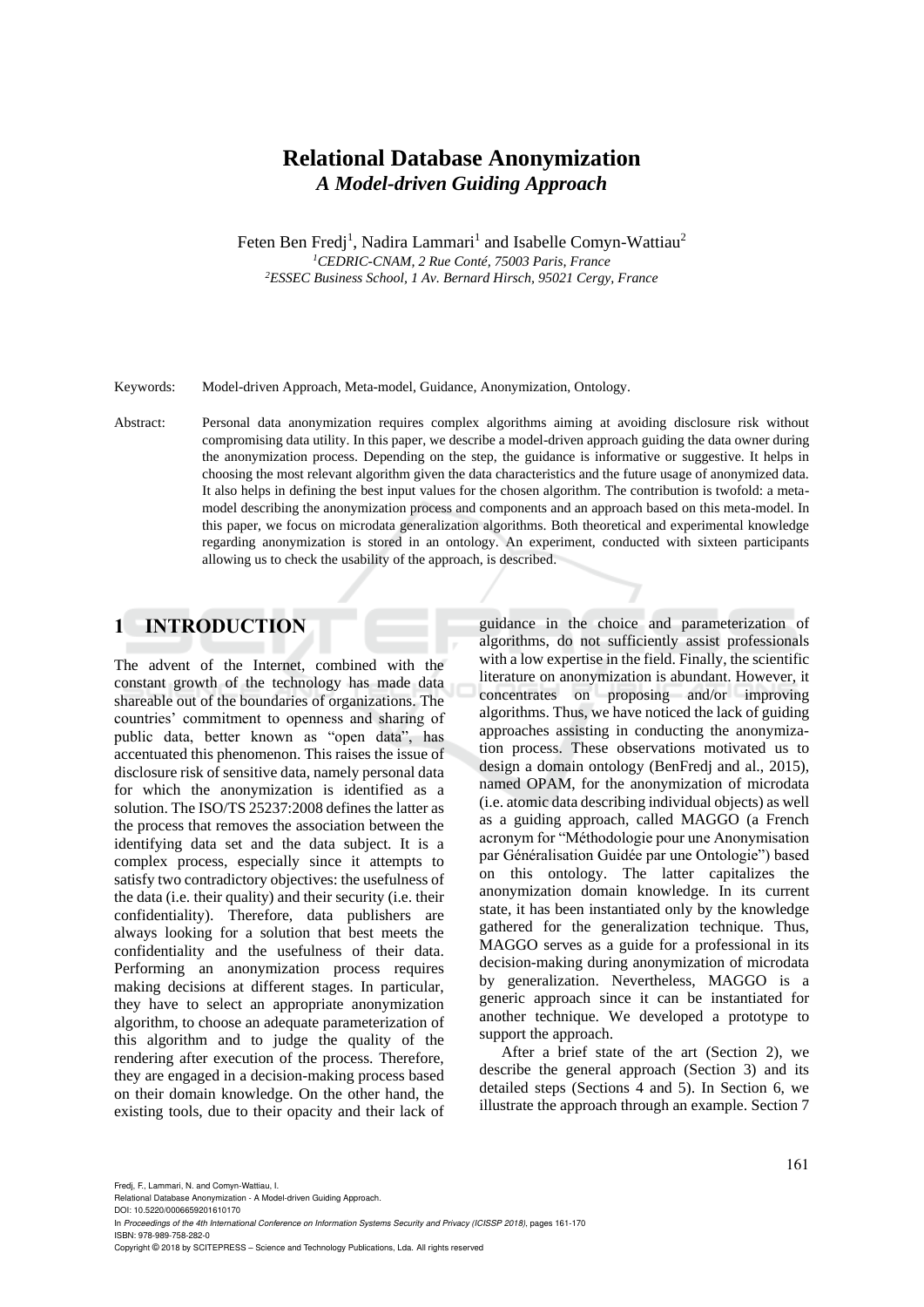briefly reports on the evaluation conducted with the MAGGO tool. Finally, we conclude in Section 8 and present some research avenues.

# **2 STATE OF THE ART**

Several anonymization techniques exist. They differ from each other in respect of their reliability degree and applicability context. The reliability degree is directly related to the re-identification risk of anonymous data. Facing the information technology evolution that makes possible linking data from different sources, it is almost impossible to carry out anonymization whilst guaranteeing a zero-reidentification risk. The applicability context is characterized, among other things, by the intended use (e.g. software test or data publishing for analysis purposes) and by the type of the original data (micro or macro data, images, texts, etc.).

Microdata anonymization includes a wide variety of techniques that could be classified into two categories: non-perturbative and perturbative techniques (Patel and Gupta, 2013). The first category represents procedures in which the resulting data are not denatured, that is, the data is true but may lack details. Although they are inaccurate, they could be, for instance, used for testing or statistical purposes. This is not the case for the second category of techniques. As examples of perturbative techniques, we can mention (1) data swapping which switches the values of one at-tribute between pairs of records (Fienberg and McIntyre, 2004), (2) adding noise (Brand, 2002) that consists in adding a random value to a data to hide the exact value, (3) microaggregation (Defays and Nanopoulos, 1993) which divides the original data into homogeneous groups and replaces some original values by a central measure (e.g. the mean or the median) of the group to which they belong. The suppression is a nonperturbative technique consisting in re-moving data from the table to avoid disclosure. The generalization (Samarati, 2001) on which we focus on this paper is also non-perturbative. It replaces effective values with more general ones (a date is truncated into a month, a city is generalized into its related region, etc.) leading, hence, to true data but less precise one. Several algorithms combine generalization and suppression.

Let a quasi-identifier (QI) be an attribute set which, when linked to external information, may enable re-identifying individuals whose explicit identifiers (EI) (e.g. social security number) were removed. The set {sex, zip code, and birthdate} is a

well-known quasi-identifier in many microdata sets. Microdata generalization technique applies to a quasi-identifier (QI), of a microdata set where explicit identifiers (EI) have been removed. Its goal is to reinforce k-anonymity on anonymized microdata. Kanonymity is one of privacy models that techniques implement to avoid re-identification. A microdata set satisfies k-anonymity if each data release is such that every combination of values of quasi-identifiers can be indistinctly matched to at least k individuals (Sweeney, 2002). Thus, each individual is identical with k-1 other individuals sharing the values of the quasi-identifiers after generalization. To perform the transformation of QI values, the generalization technique relies on predefined generalization hierarchies (one hierarchy per attribute of the OI). Each hierarchy contains at least two levels. The root is the most general value. It represents the highest level. The leaves correspond to the original microdata values and constitute the lowest level. Generalizing a value of QI at-tribute will consist in replacing this value by one of its ancestors in the generalization hierarchy. For instance, a value of age can be generalized to increasingly wide value interval until the hierarchy root.

Each anonymization technique may be implemented through different algorithms. For example, dozens of algorithms have been proposed for the generalization technique. Thus, there is a wide variety of anonymization techniques and even more algorithms that implement them. Comparisons of techniques are proposed in the literature (e.g. (Ilavarasi, Sathiyabhama and Poorani, 2013), (Fung and al., 2010)). Some are certainly usage-oriented but remain not accessible to data publishers with low skills in the field. Moreover, algorithms associated with techniques are only accessible through research publications. Their specification is close to the programming code. They are, most often, partially illustrated with examples. Their basic principles are textually described. Therefore, only computer scientists or professionals with programming skills can understand them.

Anonymization software are available (e.g. (Poulis and al., 2015), (Dai and al., 2009) and (Xiao and al., 2009)). However, they are rather opaque. Even if they propose several techniques, they generally implement a single algorithm per technique without mentioning its details. Most of these tools do not provide guidance in the choice of a technique and algorithm. They do not offer any help in the parameterization of the proposed algorithms. Guidance is limited to the application of metrics on anonymized data which al-low the data publisher to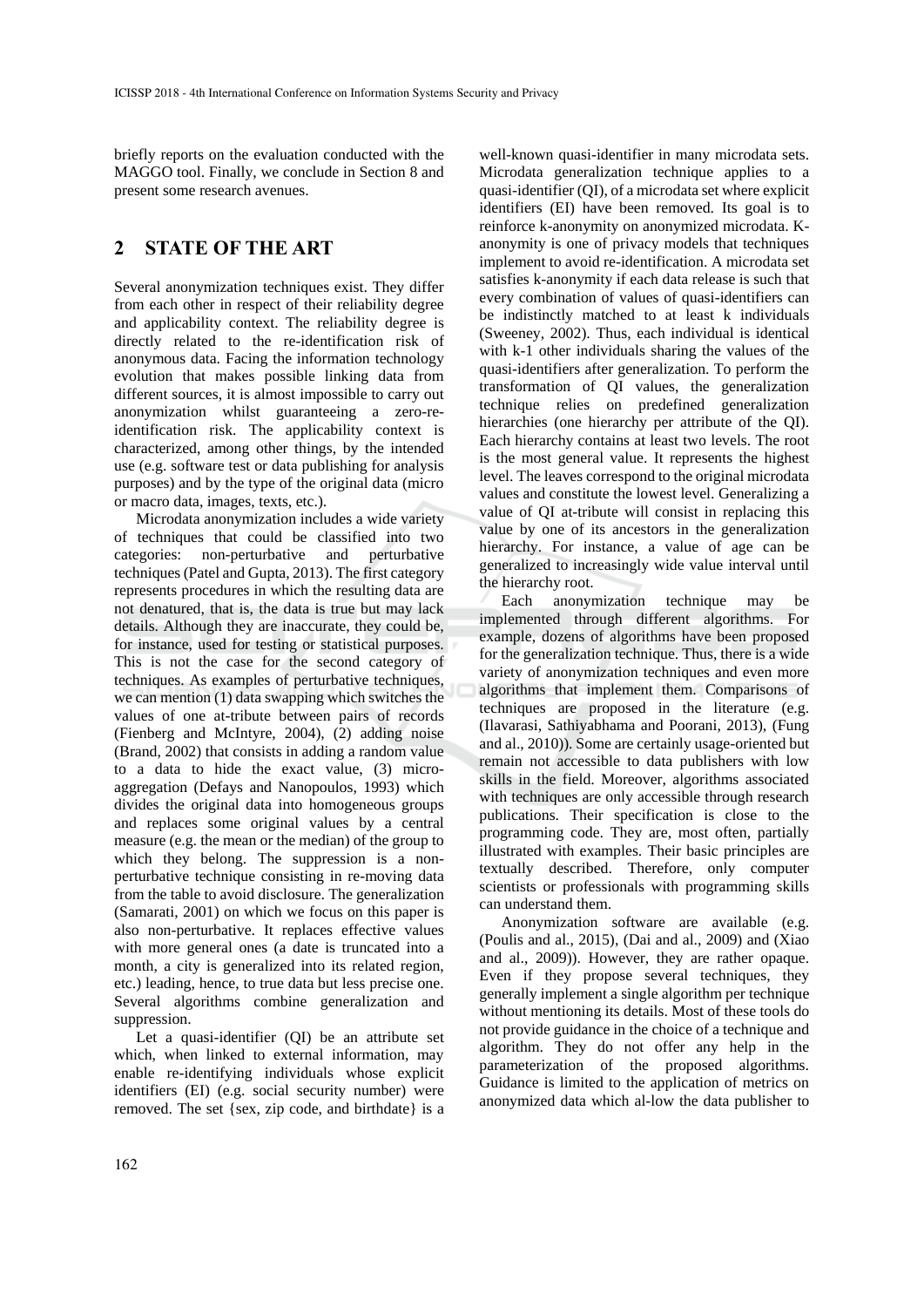assess, in particular, the residual risk and the degradation due to anonymization.

Furthermore, the state of the art also includes numerous metrics to assess the quality of anonymized data, in terms of loss of information and/or precision, and preservation of a given usage (Ilavarasi, Sathiyabhama and Poorani, 2013). Finally, to the best of our knowledge, with the exception of our OPAM ontology (BenFredj and al., 2015), there is no knowledge base where a data publisher can seek the knowledge guiding him/her to useful anonymization while at best preserving privacy. There is also no approach that can carry out the process of anonymizing data while offering decision-making aids. Thus, in this paper, we propose an ontologybased decision support method allowing to guide the data publisher in the choice of an algorithm and in its parameterization. One main characteristic of MAGGO is its underlying meta-model. The next sections present our approach, detailing its main steps.

# **3 A GENERAL OVERVIEW OF MAGGO**

Data anonymization is one of the security solutions that can be advocated in the context of privacy protection. Once this measure decided, the person in charge of anonymization (PIA) must design and execute a masking process. For this purpose, he (or she) must firstly detect identifying (EI), quasiidentifying (QI) and sensitive data (i.e. data that individuals generally do not want to disclose, such as medical data or salaries). Then he (or she) selects appropriate techniques with adequate orchestration. For each technique, he (or she) must also choose the most relevant algorithm, define a parameterization that reflects its usage needs, and evaluate the quality of the anonymized data in terms of both utility and safety with respect to the anonymization requirements. This process includes several key decisions points with potentially high impact on the anonymization quality. Without cognitive help, the PIA must have a great mastery of the domain. Providing assistance over the entire process requires considerable effort given the variety of data susceptible to be masked (microdata, linked data, geographic data, etc.) and the diversity of existing techniques and algorithms. In our research, we contribute in the anonymization process of relational databases (microdata) using the generalization technique. More precisely, we propose a guiding

approach that allows the PIA, given an anonymization context (defined in a specification), to choose and to execute the microdata generalization algorithm that best meets the anonymization specification. The chosen algorithm is one that offers the best trade-off be-tween the two contradictory requirements: security and utility. More precisely, the best trade-off will be achieved after evaluating several algorithms with several possible combinations of parameters. As described at Figure 1, MAGGO encompasses five steps. The first step allows specifying the anonymization to be carried out. The context is then de-scribed. This task is performed in conjunction with the user who provides his/her microdata set and describes his/her expectations. The second step provides the user with some assistance in the choice and the parameterization of generalization algorithms. It suggests, given a specification, a signature set for candidate algorithms (i.e. candidate algorithms with, for each one, a set of input parameter values).



Figure 1: MAGGO steps.

During the third step, among all these signatures, the user selects a sub-set. MAGGO executes them on the microdata set in the fourth step. The latter also includes an evaluation of the different anonymized microdata sets. The assessment is made from both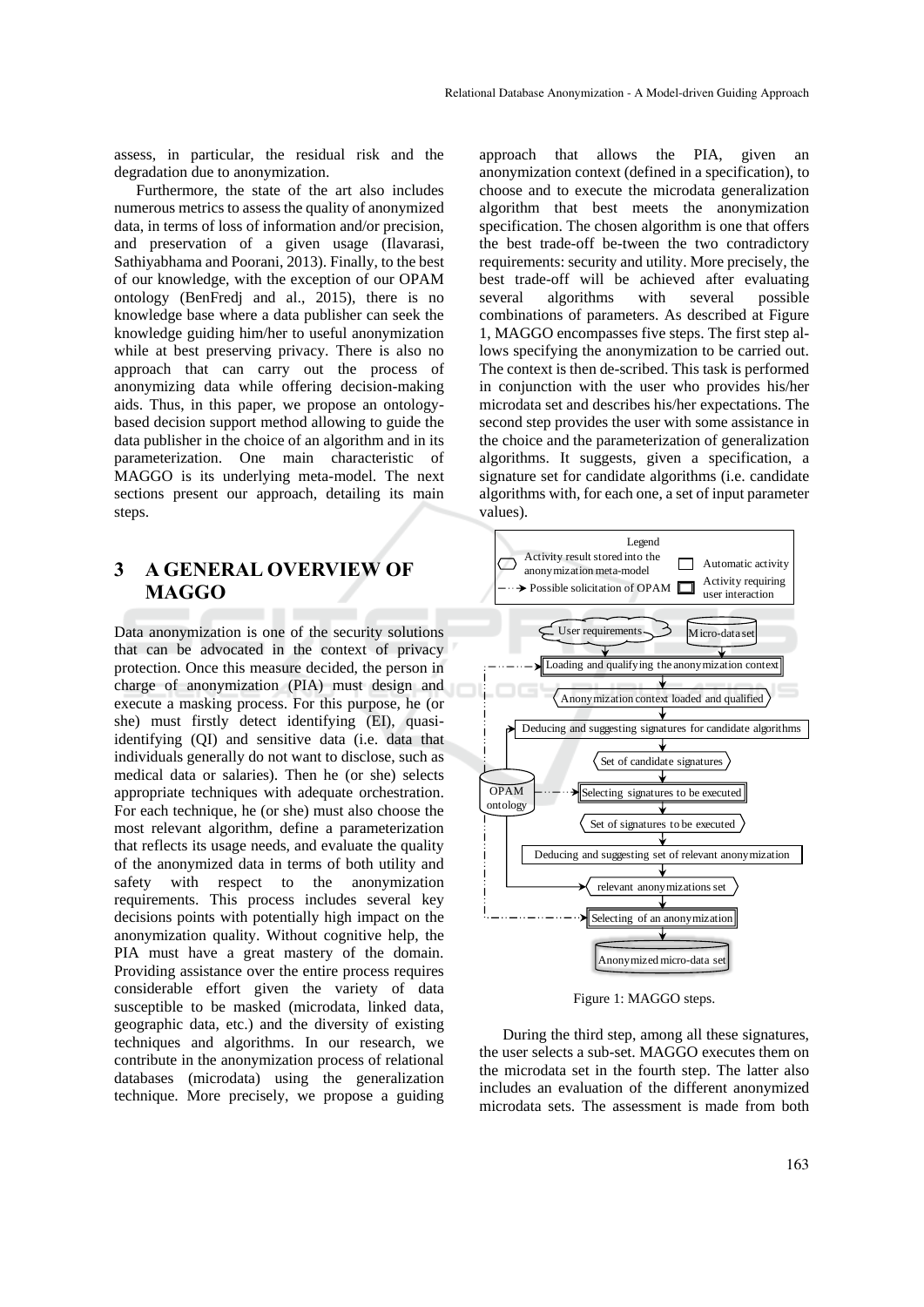safety and quality points of view, by means of metrics extracted from OPAM. MAGGO provides the user with necessary knowledge, making him/her capable of deciding while specifying the context and selecting anonymization solutions. This knowledge is made available through OPAM. Thereby, at each of its steps, MAGGO involves expert knowledge enabling suggestive or informative guidance (Silver, 2006). The first one guides the user in his/her choices while the second one provides him/her with information that can enlighten his choice. In our context, the suggestive guidance helps the PIA in the selection of the appropriate algorithm while the informative guidance provides him information to facilitate his choice regarding an algorithm or a technique. Thus, MAGGO offers suggestive guidance in its Step 2 and 4 and informative one in its other steps.

The underlying meta-model plays a significant role in our approach. Indeed, while OPAM provides the required knowledge for anonymization, the metamodel gathers the conceptual abstractions of MAGGO sources and target artefacts. Figure 2 describes this meta-model.



Figure 2: The meta-model of MAGGO.

In this figure, the concepts involved in a same step of MAGGO are represented by the same colour. An attribute comes from an original relational database. It can be sensitive, not sensitive, part of a QI or of an EI (Type 1). It can also be continuous or categorical (Type 2). The definition of the anonymization context associated to an original database involves parameters provided by the PIA as well as others generated by MAGGO. The deduced signatures (step 2 of MAGGO) and, among them, those selected by the PIA are, respectively, stored in the classes "Proposed Signature" and "Selected Signature". The result of theoretical (i.e. deduced from similar cases) and real evaluations conducted by MAGGO are stored respectively in the association classes "Local Assessment" and "Real Assessment".

Thus, the execution of the first step of MAGGO instantiates our meta-model with data describing the anonymization context as well as its qualification. The following steps carry out an incremental enrichment of the model with complementary data.

MAGGO is based on the OPAM ontology (Ben Fredj and al. 2015). To facilitate the understanding of its different steps, presented above, we recall in Figure 3 the main concepts of the meta-model of OPAM.



Figure 3: An extract of the conceptual schema of OPAM.

Classes with a white background are those that represent the "theoretical" knowledge related to anonymization techniques and algorithms. The grey background classes describe the concepts that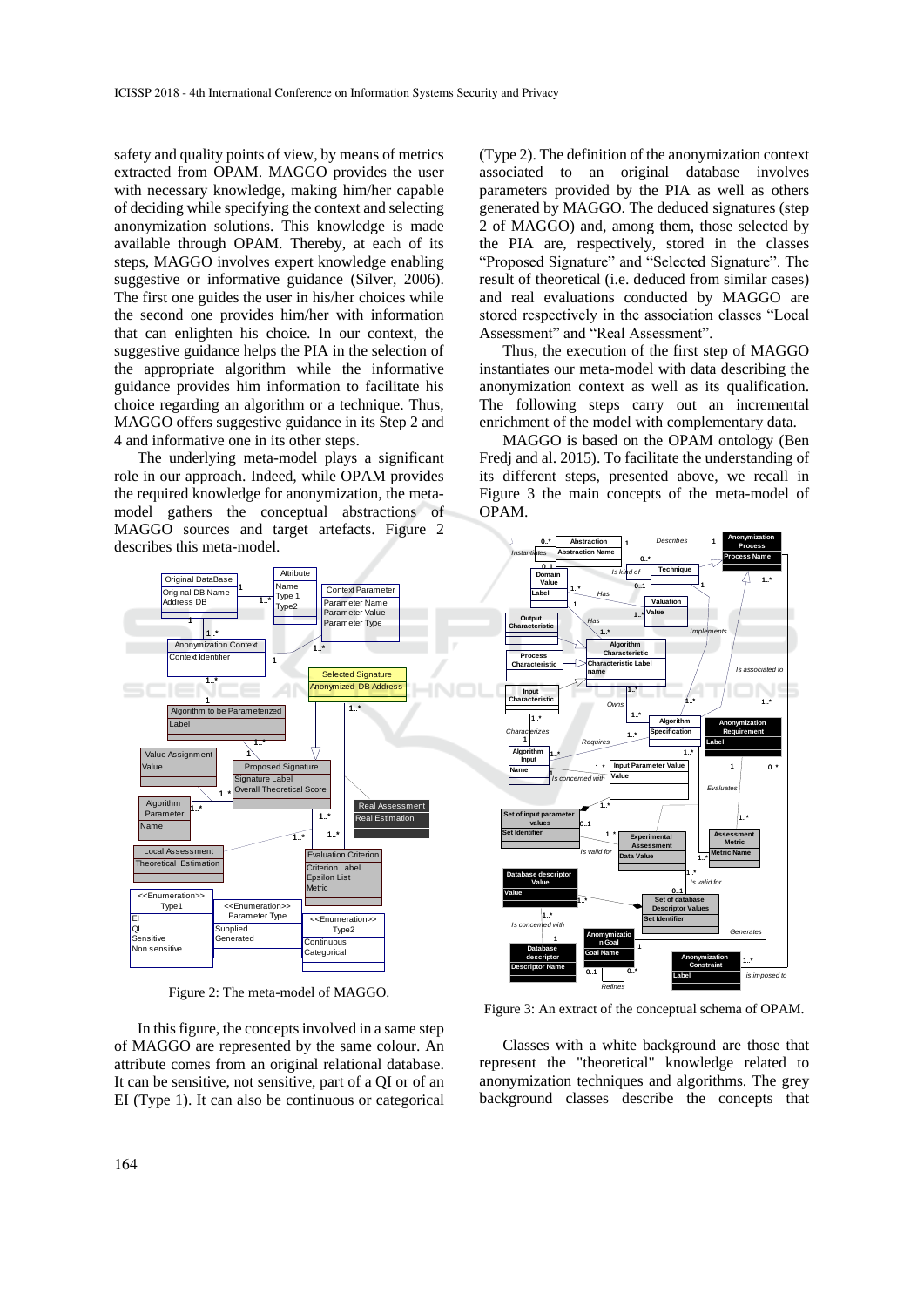contribute to the description of the context. Finally, the classes with dark background represent the empirical knowledge collected from the experiments published in the literature.

The following sections describe each step of MAGGO.

# **4 LOADING AND QUALIFYING THE ANONYMIZATION CONTEXT (STEP 1)**

Anonymization aims at preventing potential privacy attacks. Consequently, the anonymization requires first the selection of one technique (or several) that implements the privacy model intended to counter these attacks. Then, given a privacy model and one anonymization technique, we must find out the algorithms that meet the expectations of the PIA. These expectations constitute a requirement set that anonymization must satisfy. Two categories of requirements must be considered. In the first one, the requirements are independent of the technique, namely the usage of the anonymous data, the reidentification risk threshold, the acceptable suppression rate and the required quality for anonymized data. This quality is difficult to measure. It can be expressed as the relative importance of the quality criteria to be checked by anonymous data. In the second category, the requirements depend on the anonymization technique and impact the choice of algorithm. In the case of the generalization technique, the desired type of generalization can constitute a specific requirement. For instance, anonymization by generalization is compatible with data classification. It requires a risk of re-identification below 10% and a suppression rate of more than 5%. The PIA can also indicate that he/she prefers the preservation of privacy rather than the completeness of anonymous data. Finally, he/she could opt for a multidimensional generalization (i.e. two identical data in the original table can be generalized differently while respecting the generalization hierarchy). Even if this information is available, it is not sufficient to select suitable algorithms. Indeed, as we have mentioned in our state of the art on anonymization by generalization (Benfredj and al., 2014), the choice of algorithms is also based on metadata (descriptive data of the database). The latter can be computed automatically or provided by the PIA. An example of metadata is the nature of the attributes (EI / QI / sensitive / non-sensitive, categorical / continuous) and the dataset distribution type. Moreover, some of

these descriptors are required regardless of the technique. Others are specific to a technique. For instance, the list of attributes constituting the QI is necessary for all anonymization techniques. However, the information regarding the dataset distribution type can help selecting the algorithms related to certain techniques, including the generalization.

To summarize, for the sake of genericity, the anonymization context requested by a user for his/her microdata is built in two stages (Figure 4). First, MAGGO constructs the context to be qualified, by retrieving in the ontology, its parameters, i.e. the kinds of user requirements to be met as well as the metadata, associated to the solicited anonymization type. The sub-schema of OPAM (Figure 3) queried by MAGGO is the one with dark background. As an example, in the case of anonymization by generalization, our MAGGO approach, after querying the OPAM ontology, will construct the context of anonymization by generalization. This context consists of the parameters described in Table 1.



Figure 4: Step 1: Loading and qualifying the anonymization context.

Table 1: Context parameters for microdata generalization technique.

| OI and EI                                  |
|--------------------------------------------|
| Sensitive attributes                       |
| Micro-data set size                        |
| Expected generalization type               |
| Type of the QI: categorical or continuous  |
| Tolerated re-identification risk threshold |
| Allowable deletion rate                    |
| Usage requirement                          |
| Original micro-data set                    |
| k                                          |
| MaxSup                                     |

The two last ones are deduced by MAGGO. The rest of the parameters are supplied by the user. Although currently provided, the first five ones are deductibles. The user assigns a value to some of these context parameters, stored in the anonymization meta-model,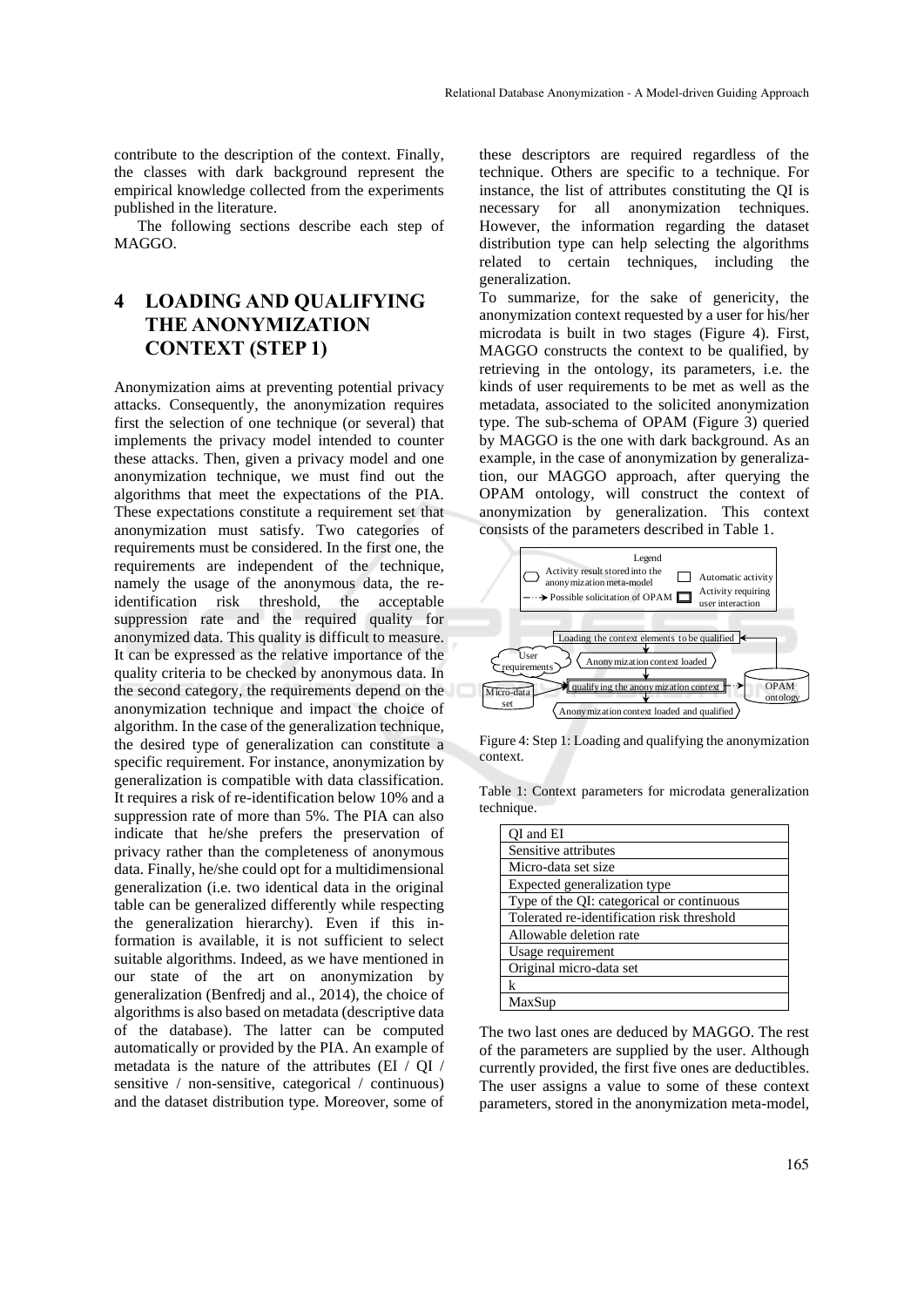since they correspond to his/her requirements. This assignment is performed in the second phase of this first step. Except k and MaxSup, all parameters are deduced from the analysis of the datasets. In the current version, MAGGO does not offer this functionality. In the future, we intend to integrate components to automatically perform this type of extraction. Thus, in MAGGO, MaxSup is calculated from the size of the dataset and the user-authorized suppression rate by applying Formula (1). To compute k which refers to k-anonymity, MAGGO uses Formula (2). This formula is the same as that used by PARAT tool. It expresses the fact that the reidentification risk rate is inversely proportional to k. In other words, the smaller k is, the greater the reidentification risk.

*MaxSup=Microdata size\*Allowable deletion rate* (1)

 $k = 100 / re-identification risk rate$  (2)

Once the context of anonymization filled, MAGGO suggests to the user, in the second step, in the form of signatures, a potential set of parameterized algorithms capable of satisfying his/her requirements.

# **5 DEDUCING AND SUGGESTING SIGNATURES FOR CANDIDATE ALGORITHMS (STEP 2 AND FOLLOWING STEPS)**

The second step of MAGGO aims at building, evaluating, and submitting signatures meeting as far as possible quality requirements of the PIA (Figure 5). Its first phase consists in building relevant signatures. First, MAGGO extracts the algorithms in accordance with the anonymization context and provides them with parameter values within the constraints specified in the context. Then, among the



Figure 5: Step 2: Deducing and suggesting signatures for candidate algorithms.

relevant signatures, MAGGO proposes those offering the best score in terms of accordance with the quality requirements. The following paragraphs give details regarding each of these phases.

#### **5.1 Building Relevant Signatures**

There are several forms of generalizations. As an example, multidimensional generalization is such that, in the resulting dataset, the data are not necessarily at the same level of generality. Thus, one can imagine that an age range may be more or less wide according to individuals. The advantage is that we can refine the generalization level depending on data and thus avoid too much generalization, which would restrict their utility. Thus, in our approach, the type of generalization is a context parameter impacting the choice of algorithms. MAGGO takes them into account before eliciting parameter values for these algorithms. For instance, regarding anonymization by generalization, if the user has not specified a requirement defining the type of generalization to be obtained, at this step, all generalization algorithms are eligible. On the other hand, if his/her requirement is to obtain multidimensional generalizations, then this set is limited to the algorithms providing this type of generalization such as Median Mondrian. This filtering of algorithms according to an anonymization context relies on the OPAM ontology which contains the knowledge used to confront the characteristics of the algorithms with the requirements of the anonymization. This knowledge is represented thanks to the part of OPAM subschema with white background at Figure 3.

The selection of algorithms results in the instantiation of the anonymization meta-model (some classes with grey background of the meta-model at Figure 2. This instantiation also contains, for each algorithm, the set of possible combinations of parameter values that can be assigned to it. Each algorithm coupled with each combination of possible parameter values constitutes a relevant signature. The parameters may be considered as anonymization constraints. Thus, we grant to the parameter of the algorithm the value of the context parameter in accordance with the anonymization constraints imposed by the user. For instance, in the case of anonymization by generalization, the user expresses these two constraints: the tolerated re-identification risk threshold, and the allowable suppression rate. These two constraints generate, in the anonymization context, a value for k and MaxSup. These two values combined with each algorithm constitute a relevant signature.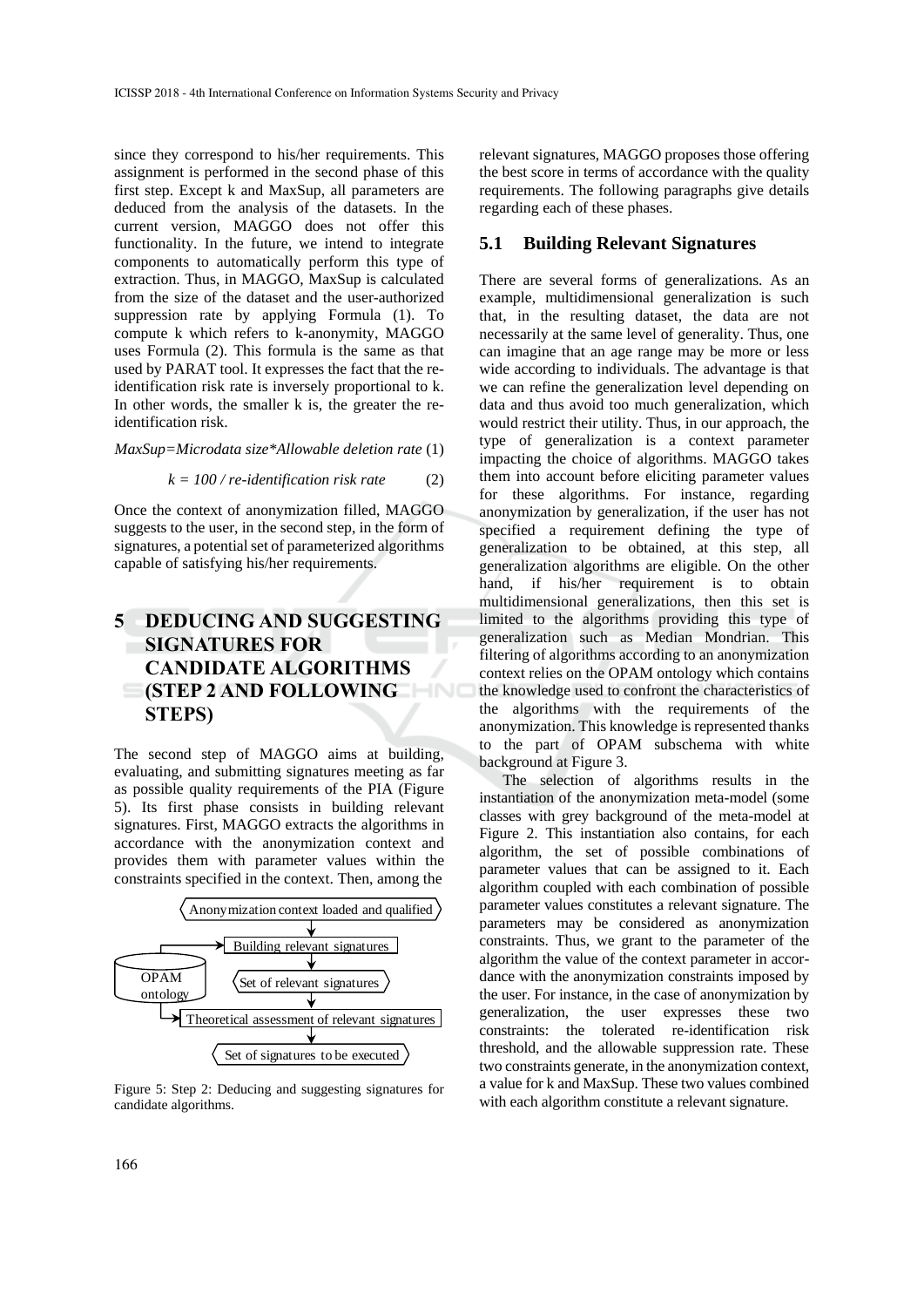### **5.2 Theoretical Assessment of Relevant Signatures**

This phase aims to provide the user with the signatures that are closest to his/her quality and security requirements. It is a multi-criteria decision making (MCDM) process for which we apply the AHP (Analytical Hierarchy Process) technique (Saaty and Sodenkamp, 2008). The latter, on the basis of pairwise comparisons of evaluation criteria, determines the overall score of each of the signatures in order to retain the best ranked ones. It is thus possible to provide the user with the three relevant signatures having the highest score. To compute the score of each signature, MAGGO provides AHP with a hierarchy. The first level of this hierarchy represents the objective of this step. The intermediate levels correspond to the hierarchy of requirements stored in OPAM (the class "Anonymization Requirement" and the class "Anonymization Goal"). Its last level (the leaves of the tree) gathers the relevant signatures to be evaluated. For example, the anonymization of data that we want to use for classification may be represented by the hierarchy of Figure 6.



Figure 6: Example of AHP hierarchy for anonymization.

Once the hierarchy has been built, the process defines the judgments about the relative importance of the elements of this hierarchy. The judgments between the elements of the intermediate level of the hierarchy (i.e. criteria and sub-criteria) are expressed by the user and stored in the anonymization context. Then, MAGGO automatically computes the judgments on the relative importance of signatures (overall theoretical score) after an evaluation of each signature according to a given criterion. This approximate evaluation, called "local assessment", results from the experiments performed by the anonymization experts

and stored in OPAM (white background classes at Figure 3). The relative importance of each signature is also computed automatically, based on their local assessments and on a comparison scale available in MAGGO. The following paragraphs describe these local and global assessment processes.

#### **5.2.1 Local Assessment of Relevant Signatures**

Several assessments of microdata anonymization algorithms are available in the literature. Each of them measures the quality of an anonymous dataset with respect to a criterion (security, precision, completeness, etc.) given an algorithm signature and the specific characteristics of the original dataset. Metrics are used to compute these qualities. OPAM stores evaluations found in the literature (white background classes at Figure 3). In the case where there is no theoretical assessment for a signature (i.e. no measures found in the literature that we can adapt) and for the characteristics of the dataset at hand, MAGGO executes a supervised learning technique to predict the quality of this dataset when anonymized. To this end, we use the regression tree technique since it lends itself to the type of the predictor and target variables. We also opted for this technique given the small size of the training sample (Loh, 2011). The target variable is the criterion to be measured. The predictor variables are the different context elements influencing the target variable. The training dataset is extracted from the OPAM ontology (i.e. the association class "Experimental assessment"). Thus, for example, for anonymization by generalization serving classification purposes, we need four training datasets: one per sub-criterion i.e. per leaf of the intermediate level of the AHP hierarchy described at Figure 6. All datasets contain the same information: a value for "k", a value for "number of attributes of the QI", and a value for "the original microdata set distribution". The output is the measurement of the target criterion for each training example. Once each signature is evaluated, the meta-model is enriched by these new estimations (instantiating the association class "Local assessment").

#### **5.2.2 Global Assessment of Signatures**

Once the local evaluations of the various signatures have been carried out, it is necessary to make pairwise comparisons to deduce the relative importance of the signatures with respect to each criterion. This comparison leads to the construction of a matrix of comparisons that AHP exploits for deriving scores.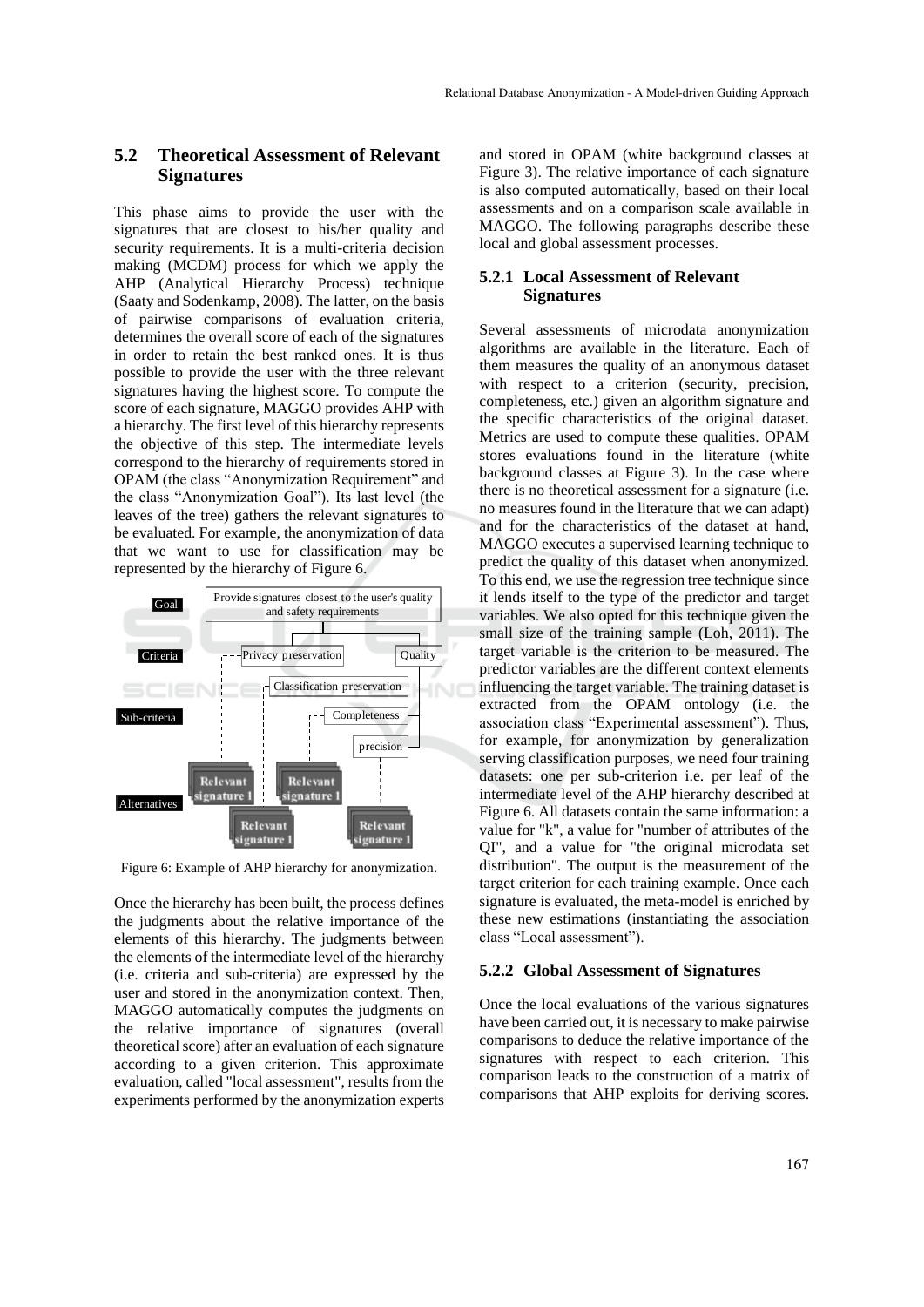The automatic deduction of the matrix is based on the semantic scale defined at Table 2.

Table 2: Semantic scales of relative importance for signatures.

| Intensity      | Meaning with<br>respect to criterion<br>Сi                           | Formal<br>interpretation                                              |  |
|----------------|----------------------------------------------------------------------|-----------------------------------------------------------------------|--|
| 1              | S <sub>i</sub> and S <sub>i</sub> ' are of<br>equal quality          | $E_{Si}^{Ci} - E_{Si}^{Ci} \leq \varepsilon$ 1                        |  |
| $\overline{c}$ | Si has a quality<br>slightly better than<br>Si'                      | $\mathcal{E}1 < E_{Si}^{Ci} - E_{Si}^{Ci} \leq \mathcal{E}2$          |  |
| 3              | Si has a better<br>quality than Sj'                                  | $\mathcal{E}^2 \leq E_{S}^C i - E_{S}^C i \leq \mathcal{E}^3$         |  |
| 4              | Quality of S <sub>1</sub> is much<br>better than quality of<br>Si    | $\mathcal{E}^3 \leq E_{S_i}^{C_i} - E_{S_i}^{C_i} \leq \mathcal{E}^4$ |  |
| 5              | Quality of S <sub>1</sub> is<br>extremely better than<br>that of Si' | $\mathcal{E}^4 \leq E_{Si}^{Ci} - E_{Si}^{Ci} \leq \mathcal{E}^4$     |  |

This scale is inspired by the semantic scale of (Saaty and Sodenkamp, 2008). The first column of this table is a number that indicates how many times is Sj is over Sj' with respect to the criterion Ci. *E Ci Sj* (respectively  $E_{Sj'}^{Ci}$ ) represents the local assessment of the signature Sj (respectively Sj') for the criterion Ci. We also have:  $\epsilon 1 < \epsilon 2 < \epsilon 3 < \epsilon 4 < \epsilon 5$ . These values are predefined by MAGGO for each quality criterion (see the class "Evaluation Criterion" of the meta-model).

#### **5.3 Steps 3, 4 and 5 of MAGGO**

Once the pairwise comparisons have been performed, AHP provides the global score of each relevant signature, which allows to prioritize these signatures and to propose those having the best score to the user, during the third step of MAGGO. The user has the possibility to choose one or more signatures that will be executed on the data set. The execution of these signatures is the aim of step 4. During this step, an anonymous dataset is delivered for all relevant, highest-score, user-selected signatures. To guide the user in the choice of anonymous datasets, different real evaluations are carried out according to the anonymization context. These evaluations are also carried out using AHP. Each of them consists in evaluating each anonymous dataset according to each expected quality requirement.

### **6 ILLUSTRATIVE EXAMPLE**

To illustrate our approach, let us suppose that we have an anonymization context characterized as follows. The table to be anonymized has a large size (e.g. 1000 records) with a uniform distribution of microdata. We assume that the threshold tolerated for the reidentification risk is 10%. Similarly, no more than 20% of the tuple can be deleted. The QI includes three attributes. The future usage of the anonymized data is classification. The PIA attaches as much importance to the data usefulness as to their protection from disclosure. The data precision of the produced data is slightly more important for him/her than the usage requirement (which is in this case the classification) but very strongly more important than the data completeness. However, the classification is of greater importance to him/her than the data completeness. In the first step of MAGGO, the user must enter its context. Some context elements (table size, data distribution, QI size) are calculated automatically after loading the table. MAGGO also computes k and MaxSup. For this context, the parameters k and MaxSup are respectively 10 and 200. Algorithm signatures can also be defined for  $k =$ 12 and  $MaxSup = 150$ . In its second step, MAGGO deduces a set of candidate signatures. MAGGO exploits OPAM to find algorithms that fulfill the constraints enunciated in the anonymization context. Let us assume that only Datafly, Median Mondrian and TDS algorithms fulfill these constraints. Therefore, the generated signatures are summarized in the first four columns of Table 3.

| Signature              | Algorithm  | k  | MaxSup |
|------------------------|------------|----|--------|
| Sig <sub>1</sub>       | Datafly    | 10 | 150    |
| $\operatorname{Sig} 2$ | Datafly    | 10 | 150    |
| Sig 3                  | Datafly    | 12 | 200    |
| Sig <sub>4</sub>       | Datafly    | 12 | 200    |
| Sig <sub>5</sub>       | Mondrian   | 10 | 0      |
| Sig 6                  | Mondrian   | 12 | 0      |
| Sig 7                  | <b>TDS</b> | 10 |        |
| Sig 8                  | <b>TDS</b> | 12 |        |

Table 3: The generated signatures.

They are evaluated per each AHP hierarchy subcriterion of Figure 6. The local evaluations corresponding to the criteria "privacy preservation" and "completeness" have been deduced according to k and MaxSup. Those related to the criteria "classification preservation" and "precision" have been learned, using the regression tree technique applied on the experimental evaluation stored in OPAM. The "Discernability Metric" (DM) (Fung,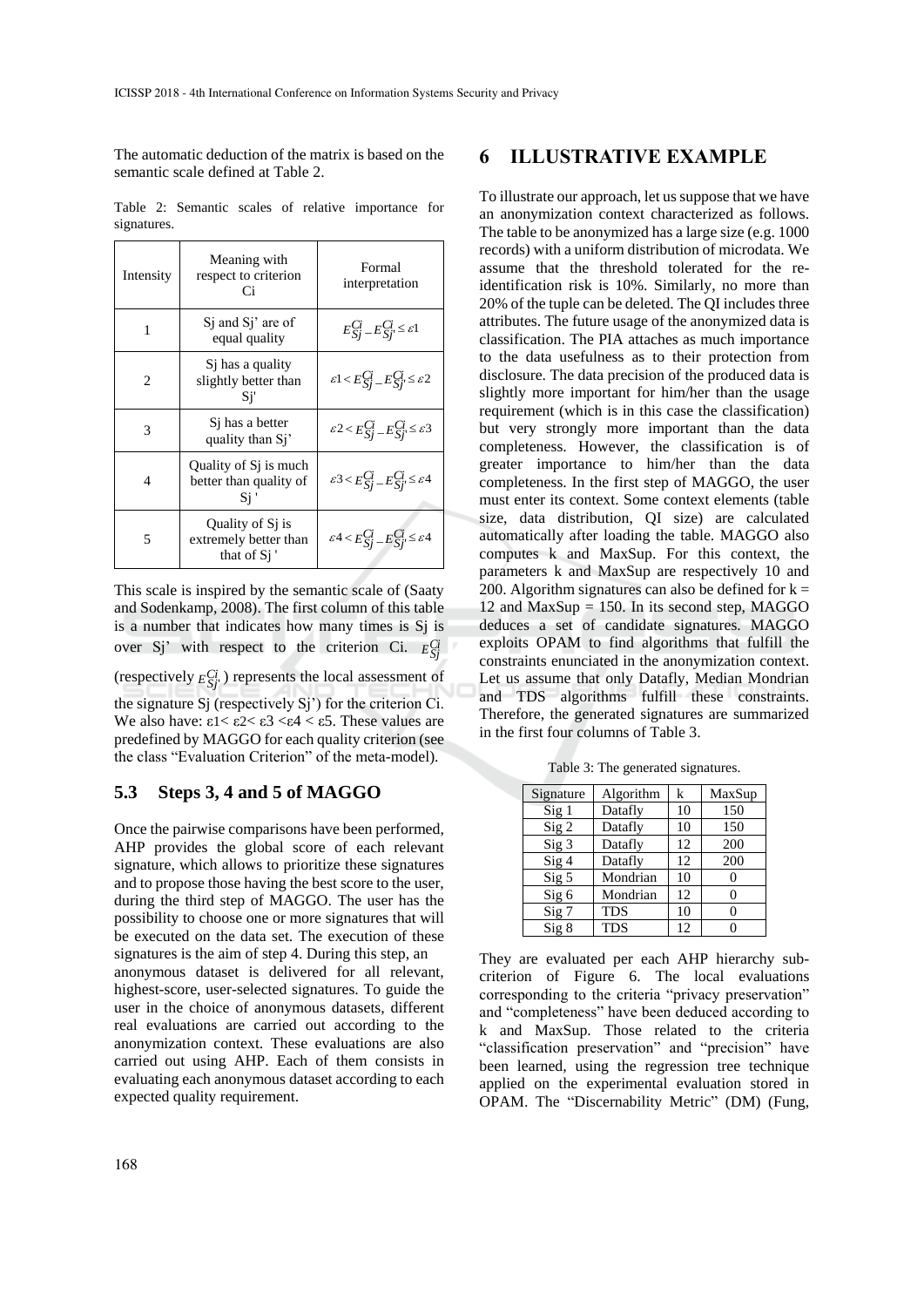and al., 2010) has been used for the precision criterion. The overall evaluation, computed by MAGGO, for each signature, using AHP, appears in the last column of Table 4. This global score is based on the relative importance of each criterion that the user has expressed before. This score allows the user to choose to execute, on the original data set, the signatures (for example the last four) that offer the best trade-off between the four criteria.

|                        | <b>Local Evaluations</b> |      |       |      | Global |
|------------------------|--------------------------|------|-------|------|--------|
| Signature              | PP                       | C    | P     | CP   | Score  |
| Sig <sub>1</sub>       | 0.9                      | 0.85 | 50000 | 0.54 | 0.1    |
| $Sig$ 2                | 0.9                      | 0.85 | 50000 | 0.54 | 0.05   |
| Sig <sub>3</sub>       | 0.92                     | 0.8  | 60000 | 0.61 | 0.04   |
| $\operatorname{Sig} 4$ | 0.92                     | 0.8  | 60000 | 0.61 | 0.05   |
| Sig <sub>5</sub>       | 0.9                      |      | 15000 | 0.65 | 0.27   |
| Sig 6                  | 0.92                     |      | 20000 | 0.63 | 0.18   |
| Sig 7                  | 0.9                      |      | 35000 | 0.79 | 0.19   |
| Sig 8                  | 0.92                     |      | 40000 | 0.71 | 0.12   |

Table 4: Local and global assessment of signatures.

PP: Privacy Preservation C: Completeness CP: Classification Preservation P: Precision

### **7 MAGGO VALIDATION**

After prototyping MAGGO, we carried out an experiment to evaluate the effect of its decisionmaking aid on the user. For this purpose, we have first defined a usability model, inspired by those found in the literature (Madan and Dubey, 2012), to assess each type of guidance (informative and suggestive). Our model comprises the effectiveness, efficiency, learnability, and satisfaction attributes. According to ISO 9241-11 (1998), effectiveness is the performance measure of a system to complete task or goal successfully within time. Efficiency is the successful completion of the task by a system. The satisfaction is acceptability of a system by the users. The learnability attribute is defined, in ISO9126 (2001), as the capability of the software product to enable the user to learn its application. We also have considered four kinds of guidance and thus built four tool versions. The first kind of guidance is a predefined informative one. It is similar to the one found in the current tools. It consists of a tutorial and aids throughout research papers. The second kind of guidance is an on-demand informative guidance appearing over the course of the anonymization steps. The third kind is the suggestive guidance proposed in MAGGO. The last one combines both the second and third types of guidance. Sixteen participants have been recruited to perform the same decision task in a

controlled environment. They were all either doctoral students or researchers, in computer science, with neither experience nor knowledge in anonymization. Therefore, we have considered that they have the same profiles in both the computer science and anonymization fields. To avoid any biased interpretation of the results, the same anonymization context was given to each participant. Each tool version was run by four participants randomly assigned to it.

Before running the tool, each participant has received a brief oral presentation of the microdata anonymization with an emphasis on the generalization technique. He (or she) has been invited to use the tool for anonymizing the provided original data (given the predefined context) and to choose the "best" one among the resulting sets of anonymized data. Once the anonymization process has been finalized, the participant was invited to fill a multiplechoice questionnaire (MCQ) consisting of fifteen questions. This MCQ has been designed to evaluate the participant's learnability. The participant had also to evaluate his/her satisfaction level, for the provided guidance, on a scale of 1 to 10. To avoid erroneous results, we presented him the other three versions before he/she evaluated his/her satisfaction. The efficiency of a version has been measured by considering the quality of the decisions made by the participants. The effectiveness of the version has been defined from a user's view point. Therefore, it corresponds to the efficiency of participants in carrying out the anonymization divided by the time it took them to complete this task. For lack of space, we resume our analysis of all the obtained measures. The latter have confirmed the non-negligible contribution of simultaneously suggestive and informative guidance in the proper accomplishment of anonymization. It also confirmed the requirement of suggestive guidance for users having little or no skills in anonymization.

### **8 CONCLUSION**

Data publishers face two major challenges during an anonymization process. The first one is the choice of the appropriate algorithm. The second one is related to the parameterization of the algorithm so that it delivers secure and useful data. Our MAGGO approach guides the PIA through these two tasks using an ontology named OPAM. Its guidance can be qualified as both incremental and interactive. It is incremental in the sense that it is introduced at various points of key decisions throughout the process. It is